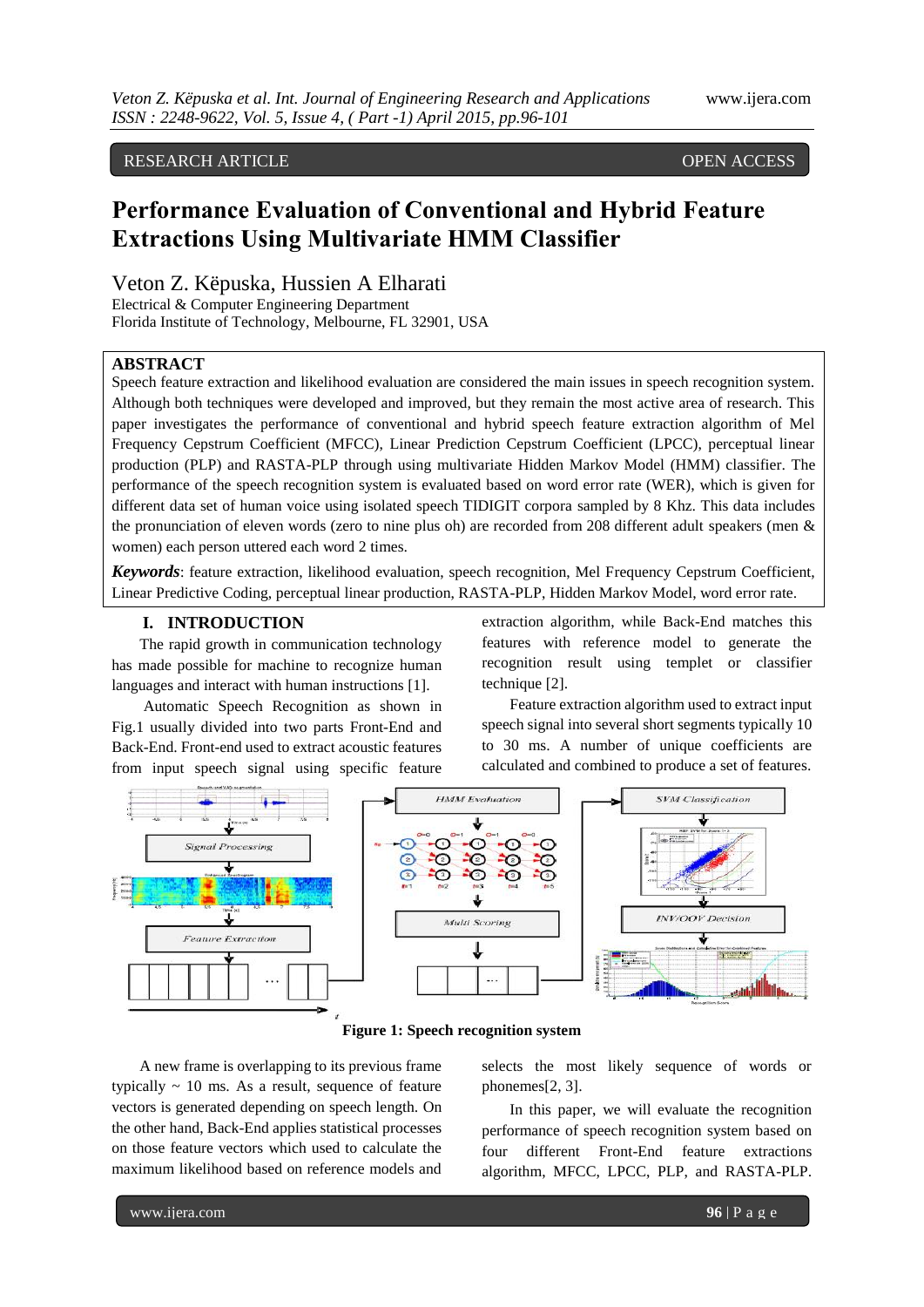For more robust recognition, a new hybrid feature extractions algorithm is claimed to have a good recognition rate. It is more useful to study the performance of hybrid Front-End and make a comparison with the conventional methods. Hidden Markov Model (HMMs) with Gaussian mixture emission pdfs also used as an isolated word classifier through this research.

The rest of this proposal are organized as follows. Section 2 provides a background on front end proposed analysis. Back-end analysis and a development of HMM classifier are provided in section 3. Section 4 is devoted to describe the results and analysis the data. Conclusion and references are given in sections 5 and 6 respectively.

## **II. FRONT-END ANALYSIS**

Front-End analysis is responsible for converting speech acoustic signal into a sequence of acoustic feature vectors. The feature extractions, MFCC, LPCC, PLP, and RASTA-PLP are used to evaluate the performance of proposed automatic speech recognition system.

#### **2.1. Preprocessing**

Several common steps were taken onto speech signal in order to be ready for feature extraction calculations, include pre-emphasis, frame blocking and windowing[4].

#### 2.1.1. Pre-emphasis

Pre-emphasis process is applied on input speech signal before extracting the features using high pass FIR filter by applying Equation (1) on input speech signal in order to flatten speech spectrum and compensate the unwanted high frequency part of the speech signal.

$$
Y[n] = x[n] - A x[n-1]
$$
\n
$$
(1)
$$

Where  $x[n]$  is the input speech signal,  $x[n-1]$  is the previous speech signal, and A is a pre-emphasis factor which chosen as 0.975.

# 2.1.2. Frame Blocking and Windowing

In order to minimize the signal discontinuities at the beginning and the end of each frame, hamming windows typically 25 ms long with a 10 ms shift is applied on pre-emphasized signal y[n] using Equation (2) as shown in Fig. 2.

$$
w(n)=0.54 - 0.46 \cos(2\pi n / (N-1)) \quad 0 \le n \le N-1 \quad (2)
$$



#### **2.2. Feature extraction**

Feature extraction is a sequence of feature vectors carries a good representation of the input speech signal used to classify and recognize unknown words in speech recognition system [5]. In this research several feature extractions algorithm were designed using Matlab to extract 12 static parameters and 1 log power parameter with 13 first derivative and 13 second derivative dynamic parameter coefficients from each frame of input speech signal.

# 2.2.1 Mel Frequency Cepstral Coefficients (MFCC)

Mel-Frequency Cepstral Coefficients (MFCC) was used to extract spectral features from frames sequence using Fast Fourier Transform (FFT) which apply on each frame in order to obtain 256-point certain parameters, converting the power-spectrum to a Mel-frequency spectrum, and finally taking the logarithm of that spectrum and computing its inverse Fourier transform as shown in Fig. 3.



**Figure 3: MFCC feature extraction algorithm**

#### 2.2.2 Perceptual Linear Prediction (PLP)

PLP is used for deriving a more auditory-like spectrum based on linear LP analysis of speech, and calculate several spectral characteristics to match human auditory system using autoregressive all-pole model as shown in Fig. 4. This kind of feature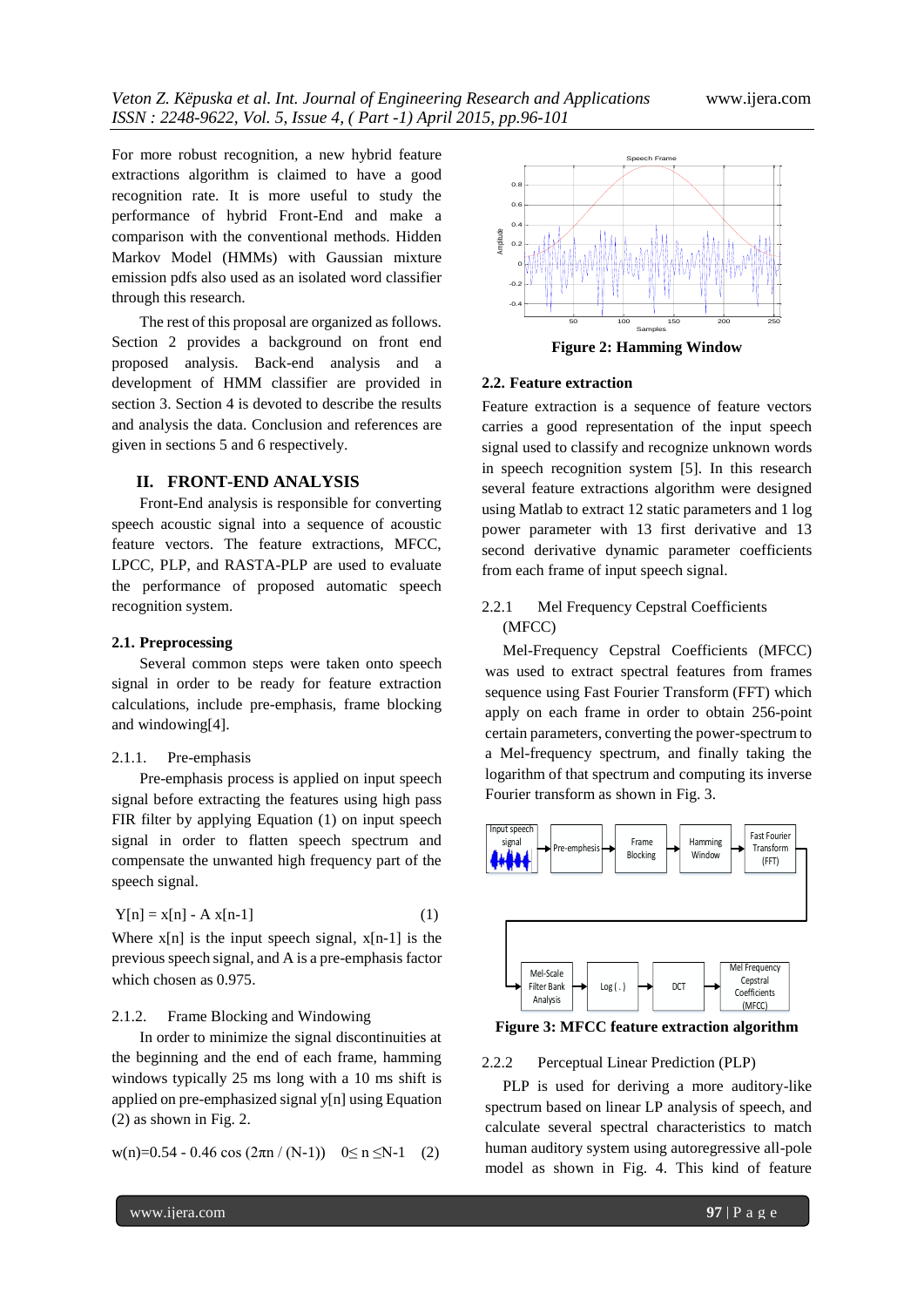extraction is reached by making some estimations of the psychophysical attributes of human hearing process [6].



**Figure 4: PLP feature extraction algorithm**

# 2.2.3 Linear Prediction Coding Coefficients (LPCC)

LPC works at low bit-rate, which represents an attempt to mimic the human speech by compute a smoothed version of cepstral coefficients in automatic speech recognition system. Linear Prediction Coding coefficients were computed using auto-correlation method and Levinson-Durbin recursion by approximate the current sample as a linear of past sample as shown in Equation (3), and then convert LPC parameter into cepstral coefficients [7] as shown in Fig. 5.

$$
R(i) = \sum_{n=1}^{N_w - 1} s_w(n) s_w(n - i) \quad 0 \le i \le p \tag{3}
$$

Where  $N_w$  is the Length of the window and  $s_w$  is windowed segment





## 2.2.4 RASTA-PLP

RASTA-PLP is achieved by filtering the time trajectory in each spectral component. RASTA speech analysis technique is an improvement of the traditional PLP method that applies a special bandpass filter using Equation (4) to each frequency subband in order to smooth over short-term noise variations and to remove any constant offset in the speech channel [8] as shown in Fig. 6.

$$
H(z) = 0.1 * \frac{2 + z^{-1} - z^{-3} - 2z^{-4}}{z^{-4}(1 - 0.98z^{-1})}
$$
(4)



**Figure 6: RASTA-PLP feature extraction algorithm**

#### 2.2.5 Hybrid features

In order to attend a new feature extractions and to make a distinction between previous features, the combination of previous features MFCC, LPCC, PLP and RASTA-PLP are taken to create a new hybrid features, each feature generates 13 parameter coefficients, as shown in Fig. 7.

Each three kinds of previous features are gathered in one vector to provide a 39 parameter coefficients using the following combination:

- 1) MFCC, LPCC, and PLP.
- 2) MFCC, LPCC, and RASTA-PLP.
- 3) MFCC, PLP and RASTA-PLP.
- 4) LPCC, PLP and RASTA-PLP.

www.ijera.com **98** | P a g e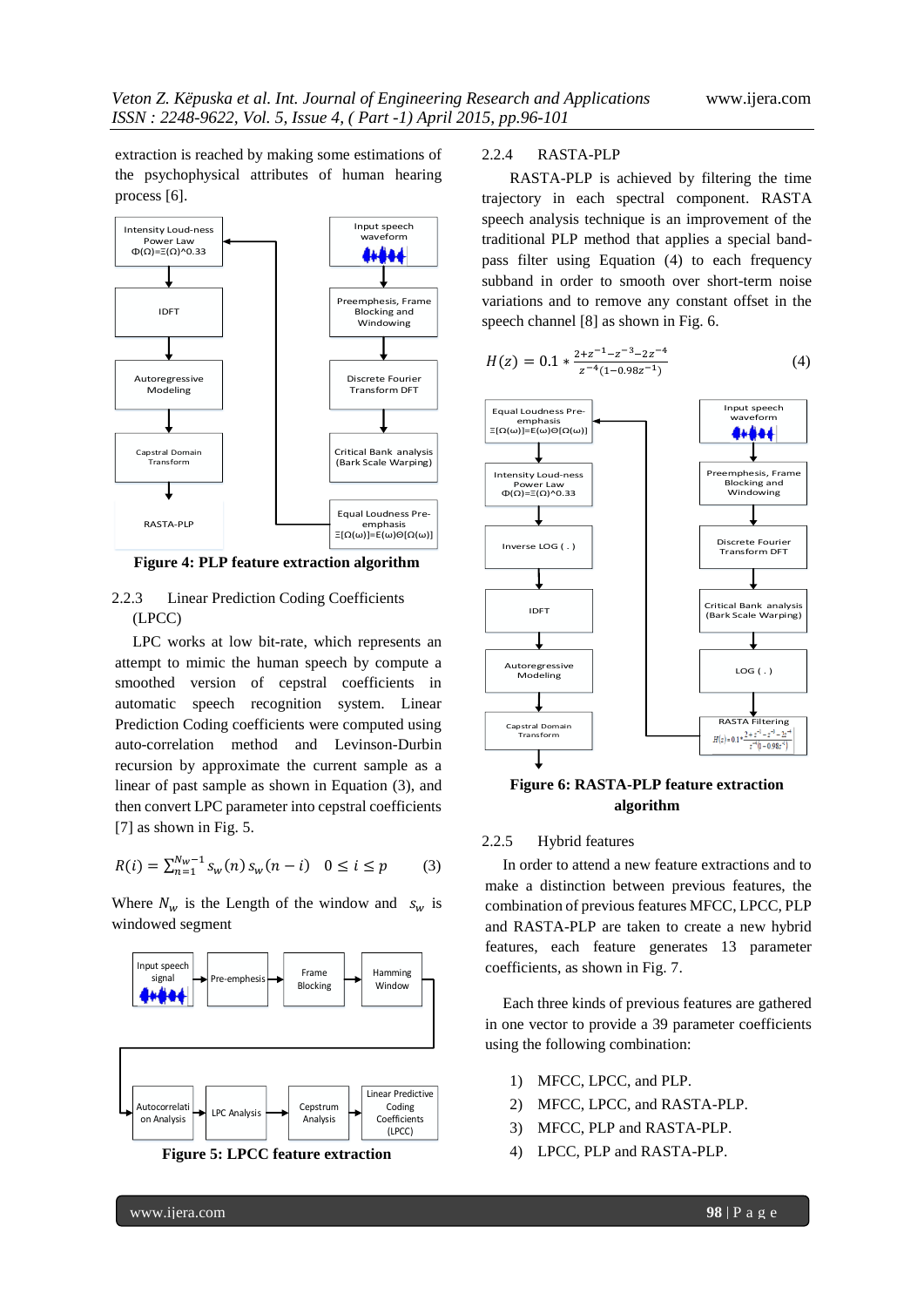*Veton Z. Këpuska et al. Int. Journal of Engineering Research and Applications* www.ijera.com *ISSN : 2248-9622, Vol. 5, Issue 4, ( Part -1) April 2015, pp.96-101*



**Figure 7: Hybrid feature extraction algorithm**

\*

### **III. BACK-END ANALYSIS**

While feature extraction were used in front-end to extract the relevant characteristics from speech signal into number of feature vectors, Hidden Markov Model (HMM) are used in back-end to classify those features to generate the correct decision. HMM classifier is considered as a powerful statistical tool used in speech recognition and speaker identification systems, due to the ability to model non-linearly aligning speech and estimating the model parameters [9]. In this research mixtures of Gaussians were used to model the emission probability distribution function in each state of Hidden Markov Model (HMM).

In each iteration of HMM algorithm the observation parameters, transition probability matrix, the prior probabilities and Gaussian distribution were re-estimated in order to get good parameters in training process. This work has been performed using start\_training.m Matlab function.

HMM parameters used to generate the likelihood scores which is performed using start\_recognition.m Matlab function. This scores used to find the best bath between frames to recognize the unknown word.

## **3.1. Evaluation.**

The first issue in HMM design is evaluating the probability that any sequence of states has produced the sequence of observations. Forward  $(\alpha)$  and Backward  $(\beta)$  algorithms were used to find the overall result of the possible state sequence paths using Equation (5).

$$
P(O \setminus \lambda) = \sum_{i=1}^{N} P(O_t q_t = \lambda) = \sum_{i=1}^{N} \alpha_t(i) \beta_t(i)
$$
 (5)

#### **3.2. Training**

Baum-Welch algorithm were used to adjusting or re-estimating the transition probability matrix and Gaussian mixture parameters (mean and covariance) that best describe the process. A multi-dimensional Gaussian PDF can be expressed using Equation (6). As shown in Fig. 8 .

$$
p(x \setminus \mu, \Sigma) = \frac{1}{(2\pi)^{d/2} \Sigma^{1/2}} \exp(-\frac{1}{2}(x - \mu)^T \Sigma^{-1}(x - \mu))
$$
 (6)

Where d is the number of dimensions, x is the input vector,  $\mu = E(x)$  is the mean vector,  $\Sigma$  is the covariance matrix.



**Figure 8: Four dimensional Gaussian distribution**

Baum welch algorithm also used to learn and encode the characteristics of the observation sequence in order to recognize a similar observation sequence. The model can be formed as follows in Equation (7).

$$
\lambda = \arg \max_{\lambda} [P(O \mid \lambda)] \tag{7}
$$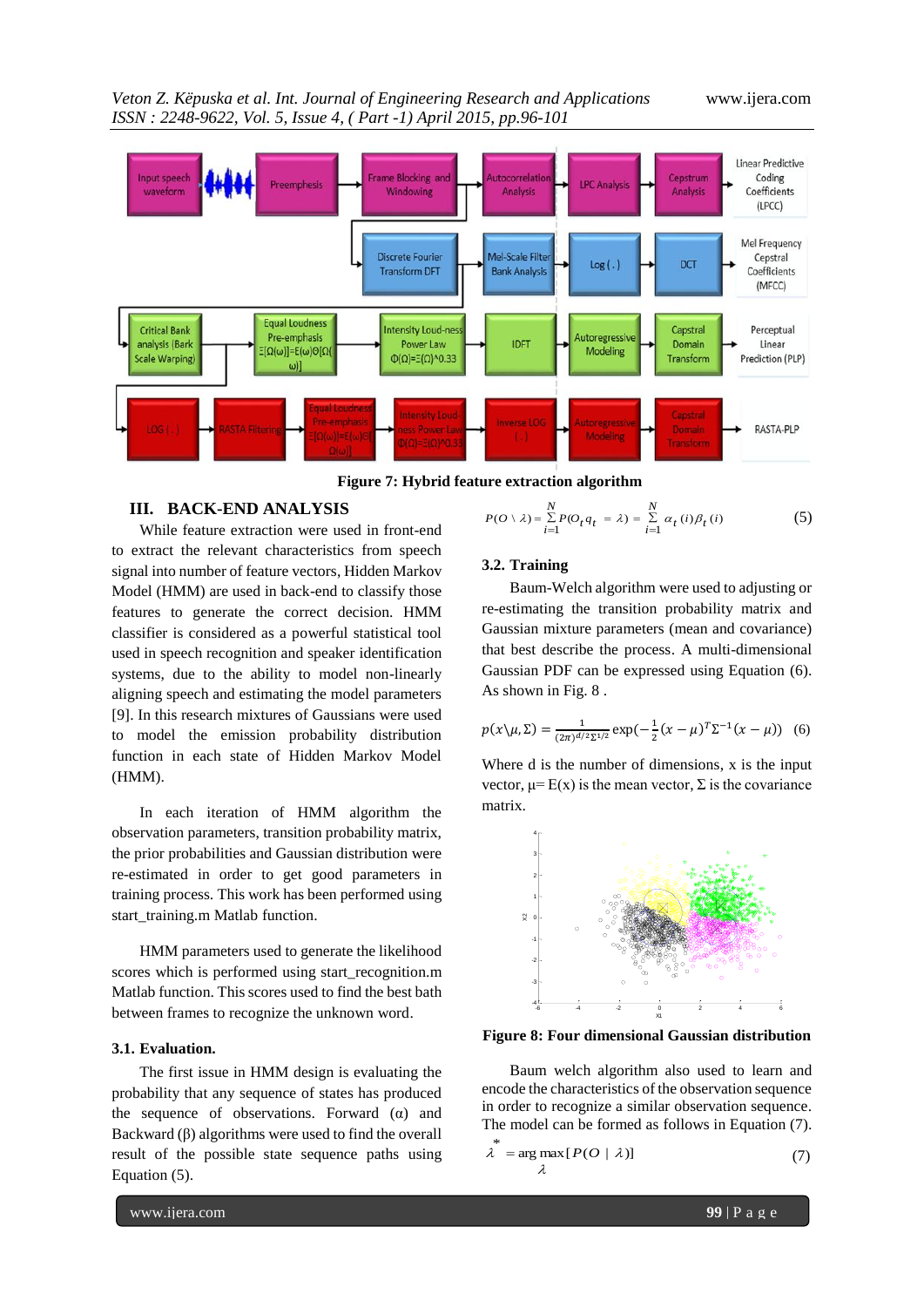#### **3.3. Decoding**

Viterbi algorithm was used in decoding process to find the optimal scoring path of state sequence [10]. The maximal probability of state sequences is defined in Equation (8), and the optimal scoring path of state sequence selected calculated using Equation (9) as shown in Fig. 9.

$$
\delta t(i) = \max(P(q(1), q(2), \ldots, q(t-1); o(1), o(2), \ldots, o(t)|\lambda)
$$
 (8)

$$
q^*_{T} = \arg \max_{1 \le i \le N} [\delta_T(i)] \tag{9}
$$



**Figure 9: Viterbi trellis computation for 8-states HMM**

### **IV. RESULTS**

The performance evaluation for the proposed feature extractions based on, MFCC, LPCC, PLP, RASTA-PLP were obtained in order to find the maximum word recognition rate using Multivariate Hidden Markov Model (HMM) classifier.

The experiments are carried out using small vocabulary isolated words based on TIDIGITS corpora. This small vocabulary consists of 2072 training file and 2486 testing file, include eleven words (zero to nine and oh) recorded from 208 adult speakers male and female.

The confusion matrix of the average classification results were obtained using convenient and hybrid features. These features were trained and tested using 6, 8, 10 and 12 states and modeled by 2 to 8 multi-dimensional Gaussians Hidden Markov Model as shown in [Table 1.](#page-4-0) The chart in Fig. 10 summarizes the recognition rate obtained for each feature extraction methods.

| <b>Feature Extraction</b><br>method | Wrong words    |                |                |          |          |                |                |          |                |          |          | Total          |                     |                          |
|-------------------------------------|----------------|----------------|----------------|----------|----------|----------------|----------------|----------|----------------|----------|----------|----------------|---------------------|--------------------------|
|                                     | one            | <b>DWO</b>     | three          | tour     | five     | SiX            | Seven          | eight    | nine           | Zero     | g        | error<br>count | Total correct count | Recognition rate<br>$\%$ |
| $MFCC + \Delta + \Delta\Delta$      | $\Omega$       | $\overline{4}$ | $\Omega$       | 5        | 6        | 3              | $\overline{0}$ | $\Omega$ | $\Omega$       | $\Omega$ | 8        | 26             | 2460                | 98.95                    |
| $LPCC + \Delta + \Delta\Delta$      | $\Omega$       | $\Omega$       | $\theta$       | $\Omega$ | $\Omega$ | $\Omega$       | $\theta$       | $\Omega$ | $\theta$       | 1        | $\theta$ | 1              | 2485                | 99.95                    |
| $PLP + \Delta + \Delta\Delta$       | $\Omega$       | $\Omega$       | $\Omega$       | $\Omega$ | $\Omega$ | $\overline{0}$ | $\overline{0}$ | $\Omega$ | $\Omega$       | 1        | $\theta$ | 1              | 2485                | 99.95                    |
| RASTA-PLP+ Δ+ΔΔ                     | $\overline{2}$ | $\Omega$       | $\Omega$       | $\Omega$ | $\Omega$ | $\Omega$       | $\theta$       | 3        | $\Omega$       | $\Omega$ | $\theta$ | 5              | 2481                | 99.75                    |
| LPCC+PLP+RASTA                      | 9              | $\Omega$       | 4              | 1        | $\Omega$ | $\Omega$       | 5              | $\Omega$ | 1              | 1        | 1        | 22             | 2464                | 98.93                    |
| MFCC+LPCC+PLP                       | 4              | $\Omega$       | $\mathfrak{D}$ | $\Omega$ | 1        | $\Omega$       | 3              | 3        | 6              | 1        | 5        | 25             | 2461                | 98.79                    |
| MFCC+LPCC+RASTA                     | $\Omega$       | 2              | 1              | $\Omega$ | 1        | $\Omega$       | 4              | 3        | $\overline{4}$ | 3        | $\Omega$ | 18             | 2468                | 99.12                    |
| MFCC+PLP+RASTA                      | 6              | 1              | 3              | 1        | 1        | $\Omega$       | 5              | 5        | $\Omega$       | $\Omega$ | $\Omega$ | 22             | 2464                | 98.93                    |

<span id="page-4-0"></span>**Table 1. Recognition rate with different type of feature extraction**